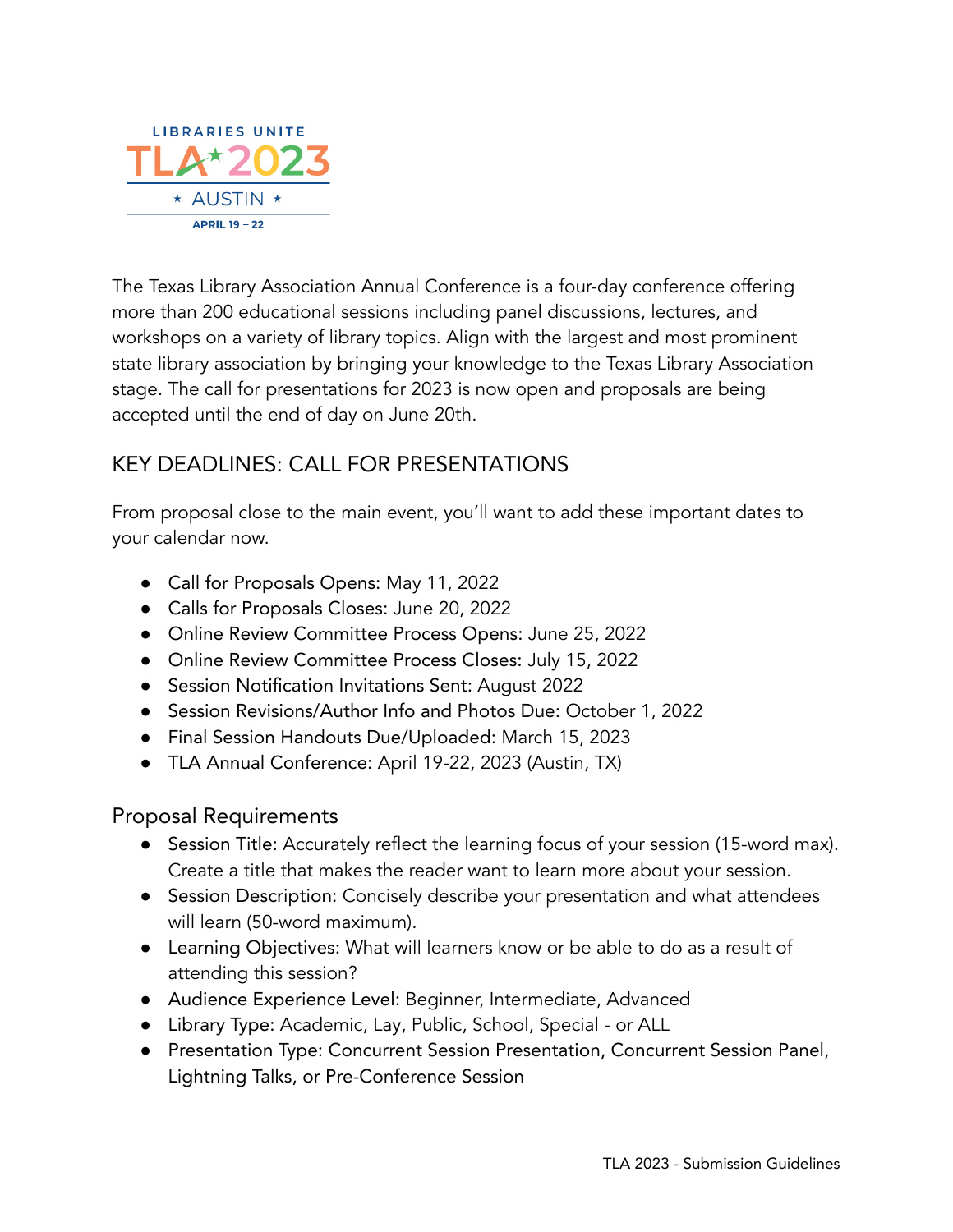- Conference Track: Select the track and secondary tracks (maximum three) you feel your presentation best fits.
- List of Presenter(s): Name, education, title, organization, contact info

# Submitting Your Proposal

All proposals must be submitted through Call for Presentations form **[HERE](https://docs.google.com/forms/d/e/1FAIpQLScN9q2q4fIN1H6I5IqPlwO_9JITxuzeIbbq7Ixy9h0u0gEiCg/viewform?usp=sf_link)**.

## Call for Presentation Review and Selection Process

TLA provides the following information to help you understand how the Conference Planning Committee reviews your presentation. All proposals will be evaluated by the Conference Planning Committee (CPC) and members of a peer jury review pool. Evaluations will be based on the items noted below. We want to help you develop your presentation in a way that will give you the best chance of receiving full consideration.

- After the close of the call for presentations (June 20, 2022), TLA will send the presentation proposals to the planning committee selection juries.
- Committee reviewers use the following criteria:
	- How well does the presentation relate to the overall conference theme and at least one of the tracks?
		- The presentation should offer a unique perspective or application that adds value for an attendee.
		- The explanation you provide in the submission application is the basis for this review.
		- Will your presentation attract a diverse audience?
	- Does the presentation title and description match the content of the presentation?
	- Does your presentation identify the most appropriate education session track? SEE [HERE](https://txla.org/wp-content/uploads/2022/05/TLA2023-Tracks-CFP.pdf).
	- Does your presentation identify the audience level of expertise that best matches the content of your session (Basic, Intermediate, or Advanced)?
		- Experience Level Guidelines for TLA 2023 sessions
			- Beginner: The content introduces the subject using practical information and user-friendly terms and definitions.
			- Intermediate: A session designed for participants with some knowledge of the subject. The presentation will provide additional information to provide a greater understanding of the subject matter.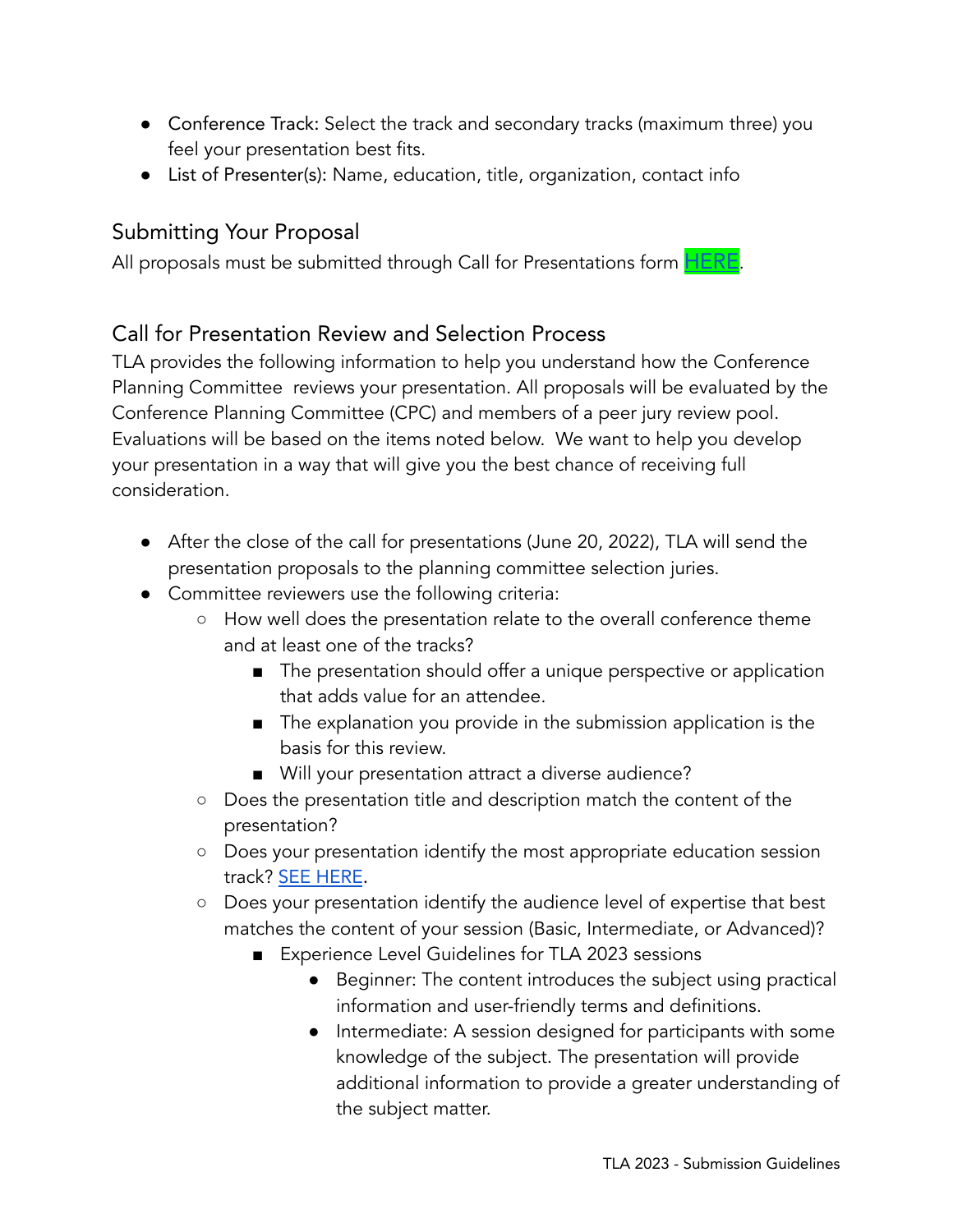- Advanced: These presentations offer in-depth and current information on the subject. Participants should have a strong background in the topic to get the most from the session.
- Does your presentation completely and thoroughly:
	- Address 1-3 learning outcomes,
	- Demonstrate results and application of the content, and
	- Contain material which is original, timely, and up-to-date?
- Is the content appropriate, relevant, and applied correctly?

The committee will also review session balance with the overall conference and may review evaluation feedback on the presenter and topic from past TLA conferences.

#### Presenter Responsibilities

- All presenters will be required to register for the conference. Special consideration may be given to submitters outside of the library profession for session-only passes.
- Main Point of Contact (POC) for each presentation is responsible for disbursing all information to their group
- One presenter from each group will be required to supply a laptop and all necessary adapters.
- One presenter from each group will be required to check-in once on-site.
- All presentation slides will be required prior to the end of the conference for posting to our app.

## Additional Submission Information and Guidelines

- Presentations must be submitted using the online submission form no later than 11:59 pm on June 20. Incomplete submissions and submissions received via email will not be considered.
- Please make note of the word limits in the submission: 50-word limit for the session description; 50-word limit for the speaker biography; and 10-word limit for the session title.
- All notifications regarding your submission will be sent by e-mail to the primary presenter only. It is that person's responsibility to provide updates to any additional speakers/presenters.
- An email will be automatically sent to the primary presenter to confirm submission of the Call for Presentation (please check your junk/spam mail folder).